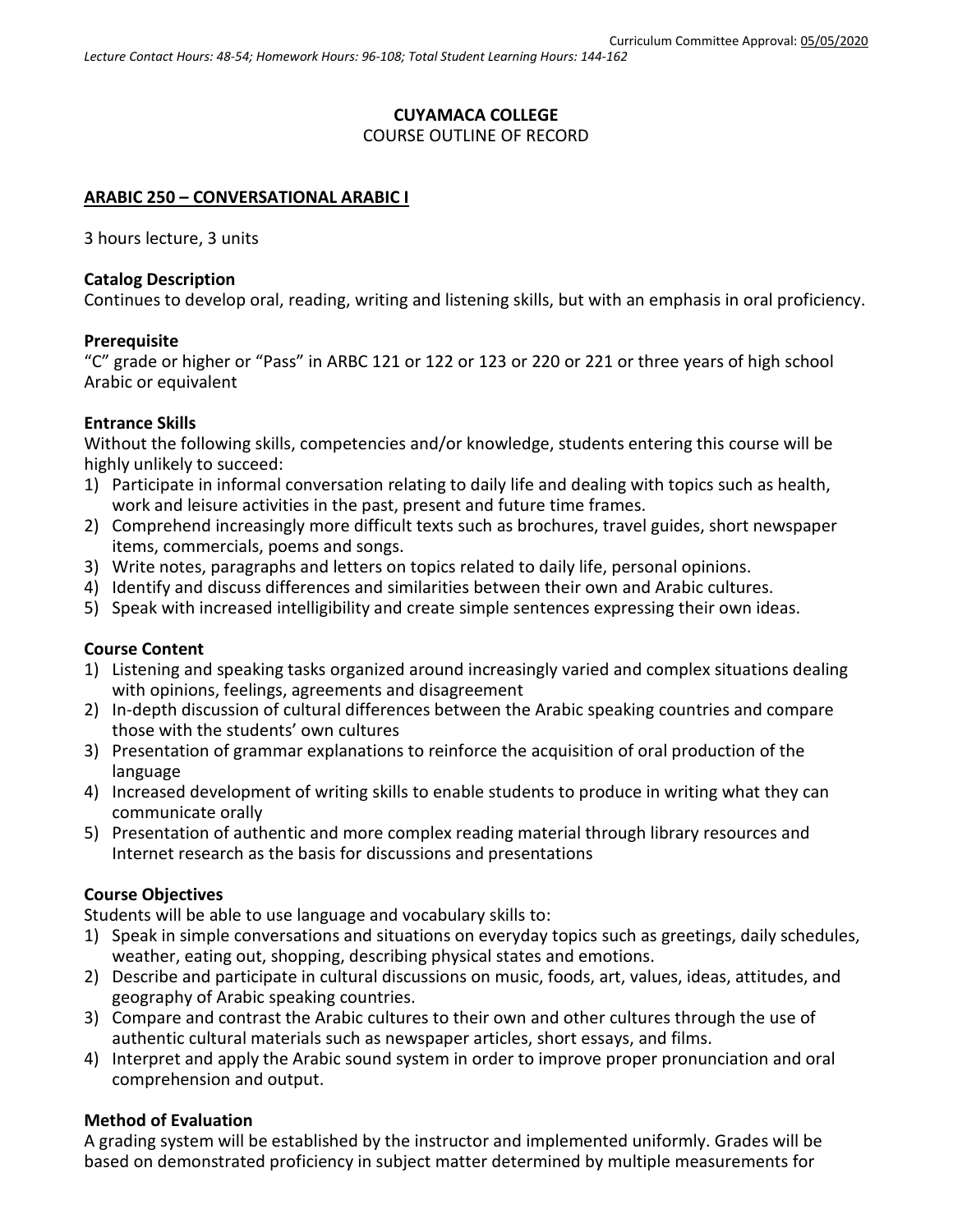evaluation, one of which must be essay exams, skills demonstration or, where appropriate, the symbol system.

- 1) Written and oral exams that demonstrate students' ability to use the Arabic sound system, vocabulary and grammar to listen, read, write and speak Arabic in the present and past tenses.
- 2) Written assignments in which students utilize appropriate vocabulary and grammar to write personal biographies, dialogues, notes, postcards and letters dealing with family, jobs, economy, emotions and pastimes.
- 3) Oral presentations that demonstrate students' ability to communicate personal information in the present and past.
- 4) Comprehensive oral and written final exam that measures students' ability to utilize appropriate vocabulary and grammatical structures as identified in class to communicate daily activities in the present and past as related to, for example, ordering food, shopping, daily routines, or celebrations.

# **Special Materials Required of Student**

None

### **Minimum Instructional Facilities**

Smart classroom with bulletin board, maps, target language maps, cassette recorder, video camera

### **Method of Instruction**

- 1) Lecture and discussion
- 2) Presentation of communicative activities and supporting language structures
- 3) Paired and group activities

# **Out-of-Class Assignments**

- 1) Preparation of oral presentations
- 2) Reading assignments
- 3) Written assignments

# **Texts and References**

- 1) Required (representative example: None
- 2) Supplemental:
	- a. Arabic magazines, newspapers, dictionary
	- b. Introduction to Spoken Standard Arabic : A Conversatonal Course, with Online Media by Arwa Sawan and Shukri B. Abed. 2016. Yale University.
	- c. Younes, Munther, and Al-Masir, Hanada. *Arabiyyat al-Nass (Part Two): An Intermediate Course in Arabic* 1<sup>st</sup> edition, Routledge, 2013.

# **Exit Skills**

Students having successfully completed this course exit with the following skills, competencies and/or knowledge:

- 1) Show generally fair control of most basic syntactic patterns and convey meaning accurately most of the time in simple standard modern Arabic.
- 2) Participate in everyday conversations with ease.
- 3) Comprehend speech in everyday spoken Arabic.
- 4) Understand and participate in cultural discussions and comprehend authentic cultural material such as newspaper articles and short essays.
- 5) Discuss and analyze comparisons and contrasts of the Arabic cultures to their own and other cultures.

# **Student Learning Outcomes**

Upon successful completion of this course, students will be able to:

1) Demonstrate understanding and use of the present tense in speaking and listening activities.